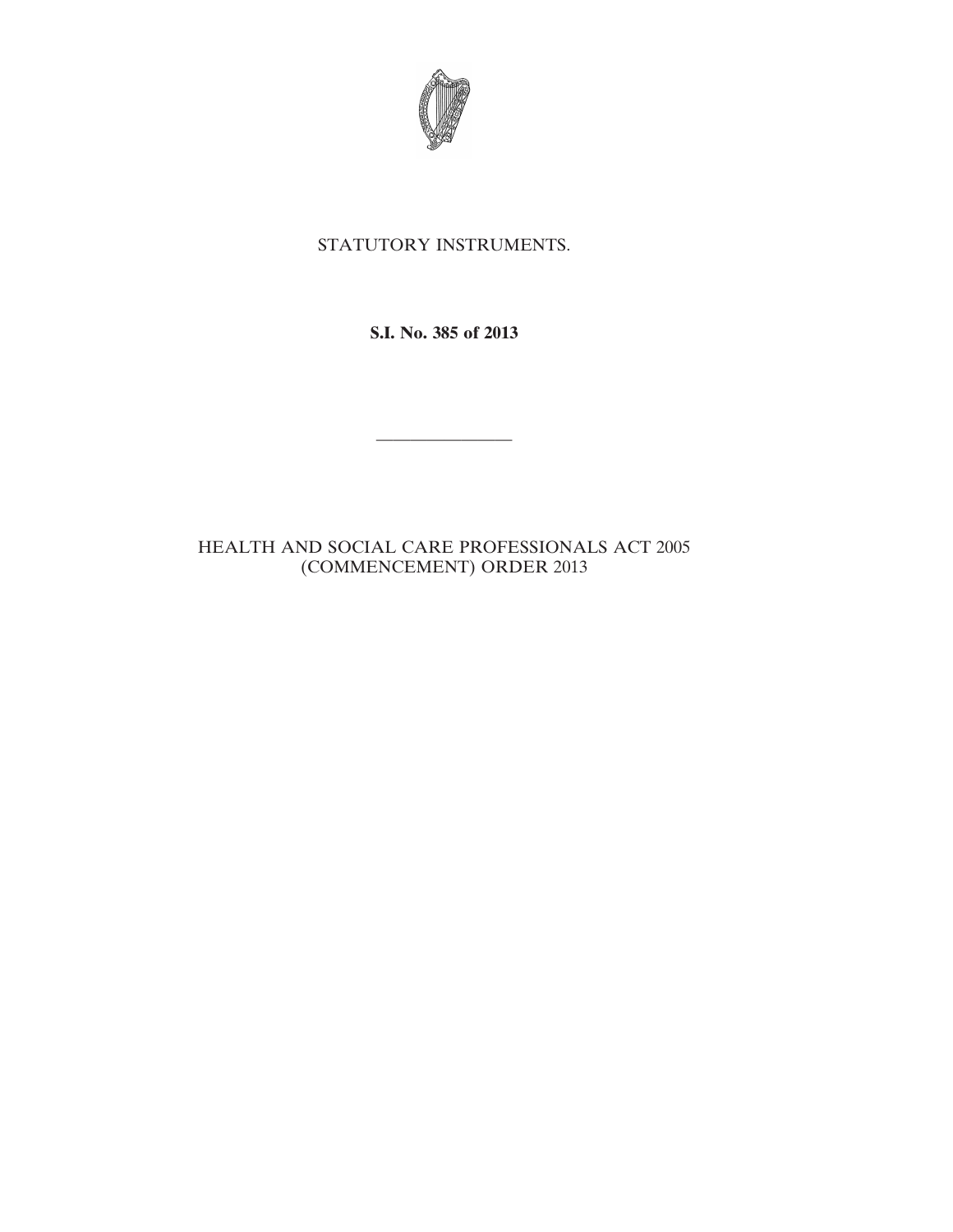## HEALTH AND SOCIAL CARE PROFESSIONALS ACT 2005 (COMMENCEMENT) ORDER 2013

I, JAMES REILLY, Minister for Health, in exercise of the powers conferred on me by section 2 of the Health and Social Care Professionals Act 2005 (No. 27 of 2005) (as adapted by the Health and Children (Alteration of Name of Department and Title of Minister) Order 2011 (S.I. No. 219 of 2011)), hereby order as follows:

1. This Order may be cited as the Health and Social Care Professionals Act 2005 (Commencement) Order 2013.

2. The 11th day of October 2013 is appointed as the day on which the following provisions of the Health and Social Care Professionals Act 2005 (No. 27 of 2005) come into operation:

(*a*) section 79(4),

- (*b*) section 79(5), and
- (*c*) section 80(1)(*a*).

GIVEN under my Official Seal, L.S. 8 October 2013.

> JAMES REILLY, Minister for Health.

*Notice of the making of this Statutory Instrument was published in "Iris Oifigiúil" of* 11*th October*, 2013.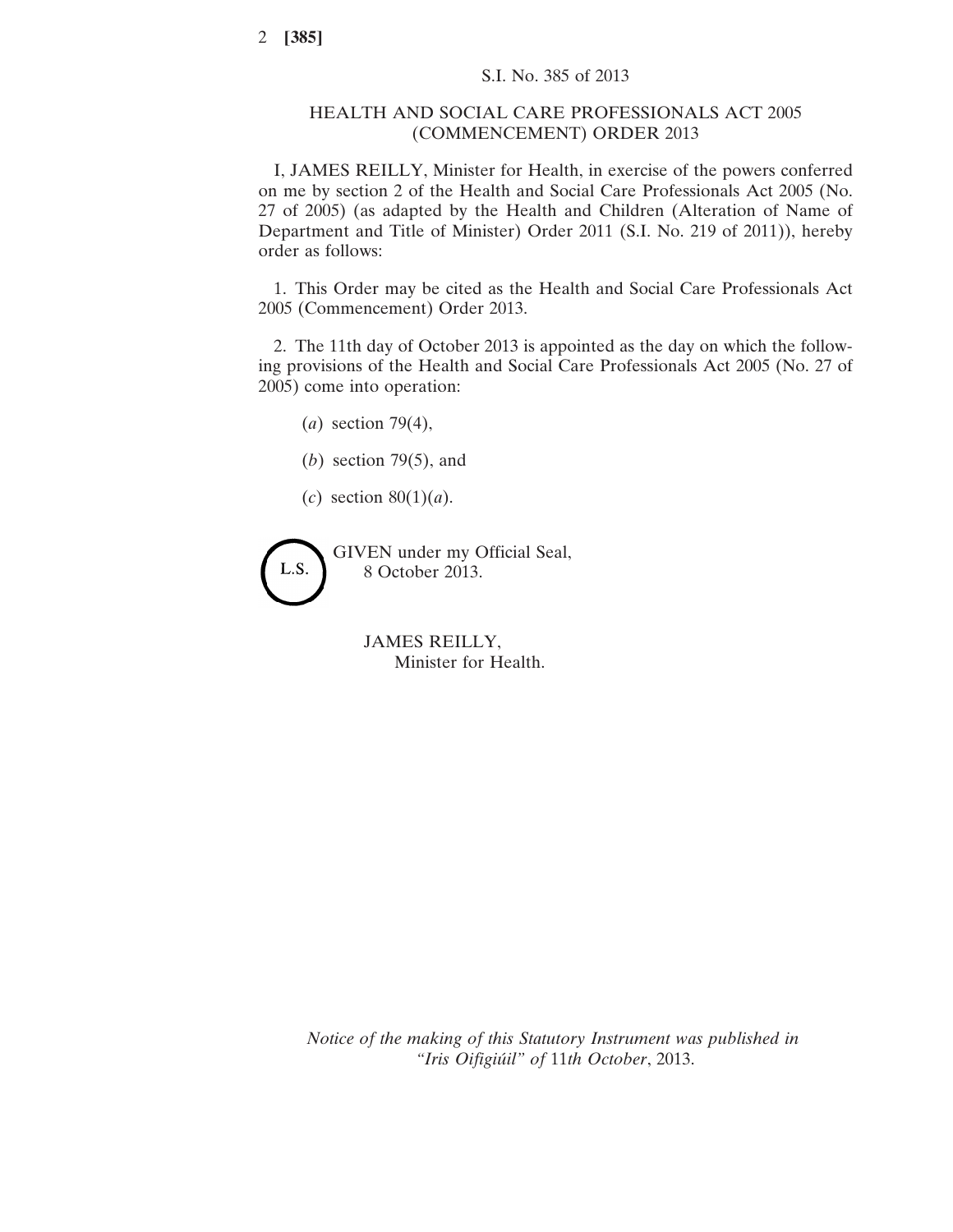**[385]** 3

## EXPLANATORY NOTE

*(This note is not part of the Instrument and does not purport to be a legal interpretation).*

This Order commences sections 79(4), 79(5) and 80(1)(*a*) of the Health and Social Care Professionals Act 2005 with effect from 11th October 2013. Sections 79(4) and 79(5) relate to the use of professional titles of designated health and social care professions and section  $80(1)(a)$  provides that it is an offence to improperly use such titles.